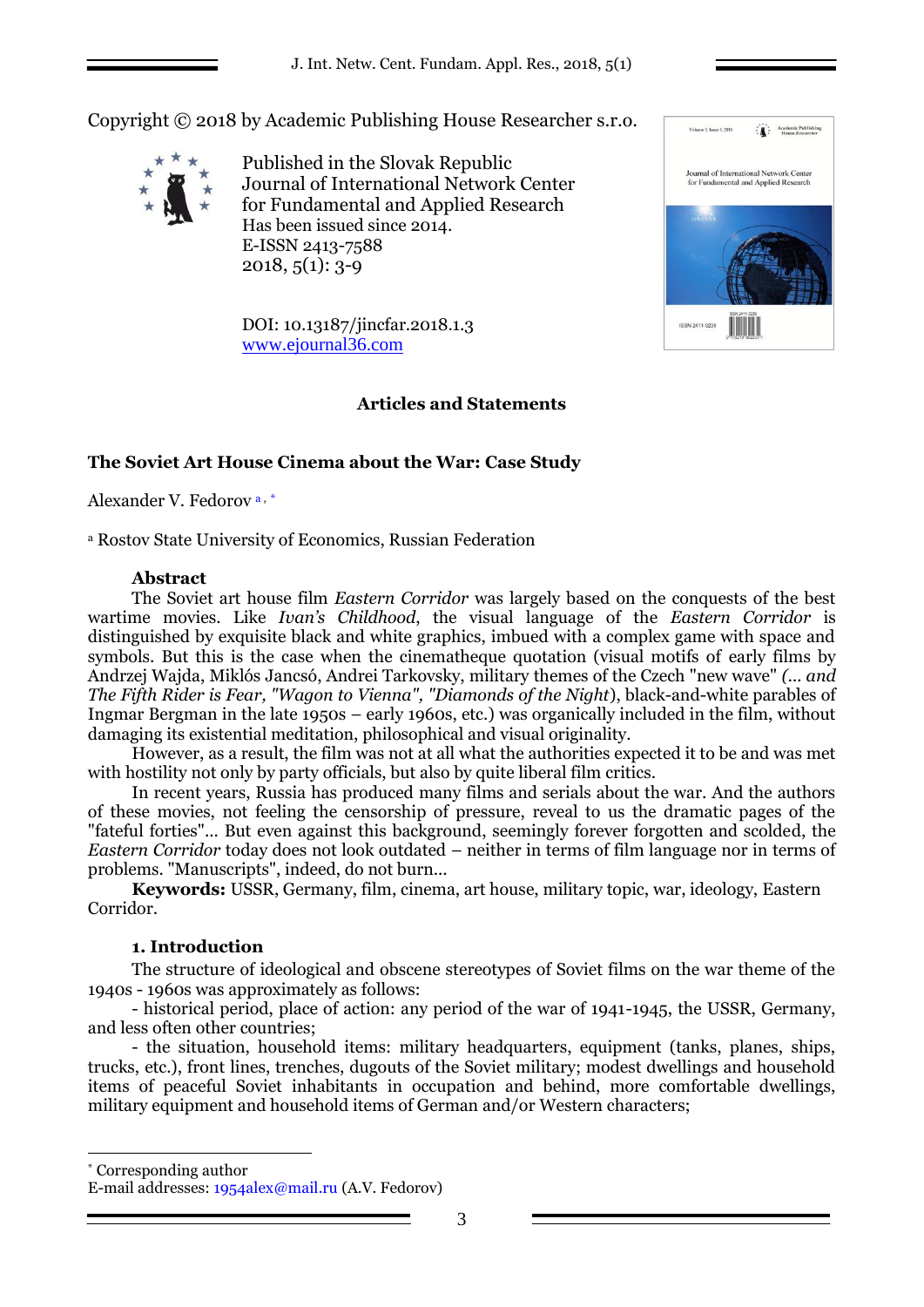- techniques for depicting reality: more or less realistic (more common for films shot since the second half of the 1950s) or grotesque images (a characteristic feature of many comedies shot in the 1940s and post-war Stalinist epics such as *The Fall of Berlin*) of people's lives during the war. Most of the ordinary Soviet films on the war theme were built on simple dichotomies:

1) The hostile and aggressive imperialist "new order" of Nazi Germany and the peaceful, friendly Soviet system, the country of foremost manufacturers, athletes, happy children and cheerful builders of the light communist society;

2) Positive, ideologically correct (i.e. loyal to communist and patriotic ideas) characters and villains: the Nazis and their henchmen, with an ogre ideology of hatred for everything non-Aryan;

3) heroism/self-sacrifice and aggression/ betrayal;

4) honesty/honesty and deception/covarice;

5) plans (Soviet and Nazi) and results (defeat, although often delayed for the Nazis, victory, although often also delayed for Soviet characters);

Characters, their values, ideas, clothes, physique, vocabulary, facial expressions, gestures: positive characters: bearers of Soviet and communist ideas; negative characters: bearers of antihuman, Nazi and militaristic ideas. As a rule, characters are shared not only by their social status, but also by their material status. German characters (Nazis) are usually portrayed as rude and brutal, with a strong physique, harsh vocabulary, evil faces, active gestures and unpleasant laryngeal vocal timbres. They are dressed in military uniforms of the Wehrmacht and the SS, sometimes appear on the screen in their underwear (this is when they run out of a burning house or blown up dugout). Traitors/police reptiles are no better depicted than traitors/police who reptile to Nazi masters: disgusting, sometimes miserable appearance, cruelty, drunkenness, degenerate faces, nasty mimics, squealing voices, etc. They are dressed in stolen goods, often not in height...

The Soviet soldiers and officers are dressed, of course, poorer than the German ones on the screen: in battle/after the battle they are dressed in dirt and dust, in the hours of rest they try to look "by the book". At the same time, of course, there may be a situation when a Soviet soldier receives a reconnaissance mission: in this case, he changes clothes and looks indistinguishable from the Nazis. Soviet characters can be shown on the screen, both as pretty athletes and ordinary people. The main thing is that although they are cruel and irreconcilable to the enemy, but otherwise they are humane and responsive. Perhaps, from the point of view of literary canons, their vocabulary is not always correct, but they have good faces and looks and voices of a pleasant timbre. Soviet civilians are usually portrayed as victims of Nazi aggression, suffering from evil occupiers and helping Soviet soldiers and guerrillas. The home front workers, despite all everyday difficulties, do "everything for the fountain, everything for the victory";

A significant change in the lives of the characters: negative characters (Nazis, their accomplices) begin to implement their inhumane ideas (armed aggression, massacres of defenceless people, explosions, bombings, terrorist acts and other crimes);

The problem arose: the life of positive (Soviet) characters, as well as the life of an entire nation under threat.

Searching for a solution to the problem: armed struggle between positive characters and negative ones.

Solution of the problem: mass heroism of the Soviet people, destruction/arrest of negative characters (Nazis and their accomplices), victory of positive characters (intermediate or final), return to peaceful life.

The victory of the Soviet army over the Nazi was always presented on the screen not only as a victory of the great people defending their homeland from external aggression, but also as a victory of the only true communist ideology, the Soviet system over the Nazis / Fascists, imperialists, traitors, etc.

### **2. Materials and Methods**

The research material is an Soviet film on the war topic: *Eastern Corridor* (1966), the excellent example of art house. The main method is a hermeneutic analysis (including ideological, identification, iconographic, plot and character analysis, etc., using the technologies developed by C. Bazalgette (Bazalgette, 1995), A. Silverblatt (Silverblatt, 2001: 80-81), W.J. Potter (Potter, 2001) and U. Eco (Eco, 2005). We have also analyzed film critics' response to this film.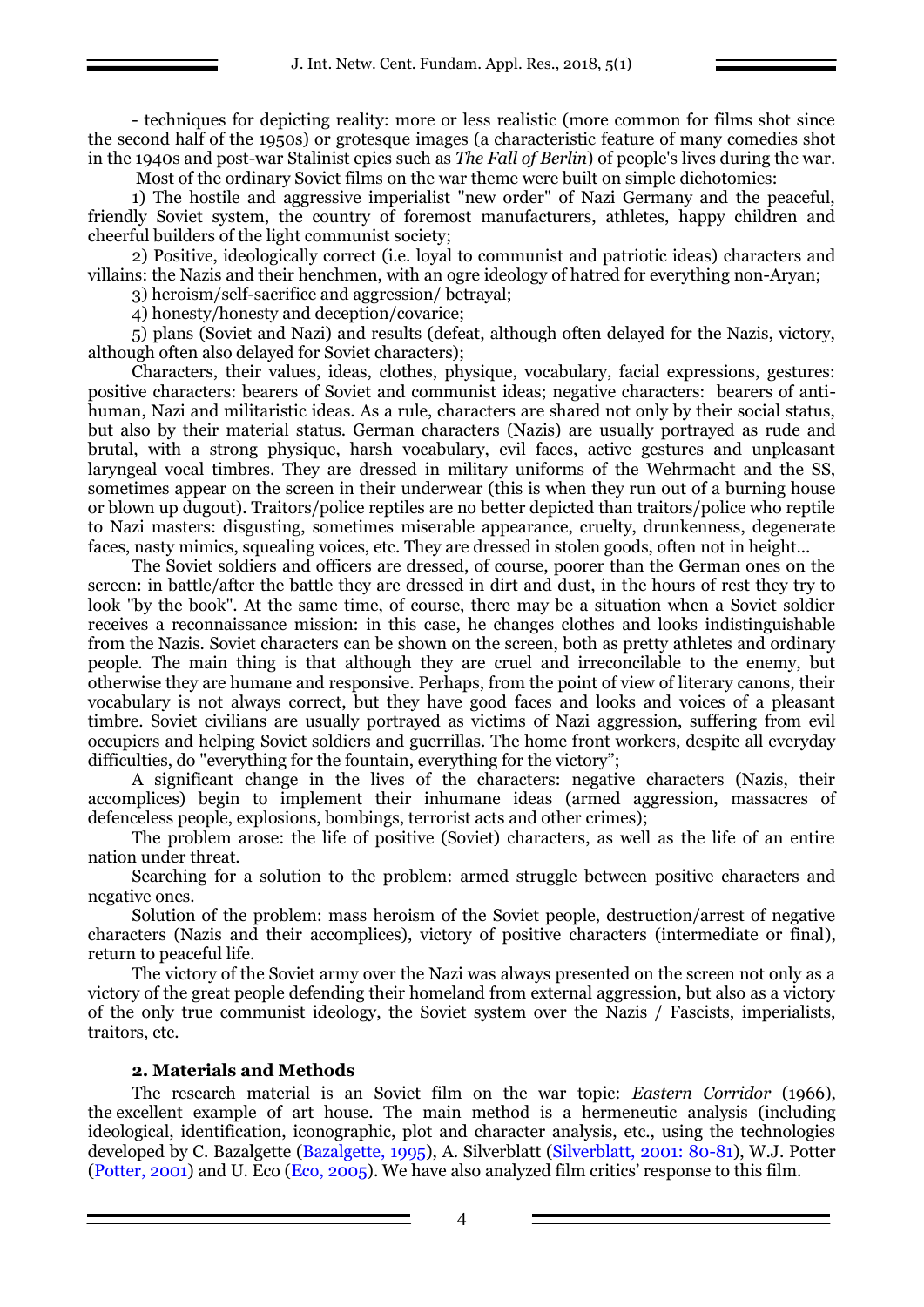#### **3. Discussion**

The *Eastern Corridor* was largely based on the conquests of the best wartime films. Like *Ivan's Childhood*, the visual language of the *Eastern Corridor* is distinguished by exquisite black and white graphics, imbued with a complex game with space and symbols. But this is the case when the cinematheque quotation (visual motifs of early films by Andrzej Wajda, Miklós Jancsó, Andrei Tarkovsky, military themes of the Czech "new wave" *(... and The Fifth Rider is Fear, "Wagon to Vienna", "Diamonds of the Night*), black-and-white parables of Ingmar Bergman in the late 1950s – early 1960s, etc.) was organically included in the film, without damaging its existential meditation, philosophical and visual originality.

However, as a result, the film was not at all what the authorities expected it to be and was met with hostility not only by party officials, but also by quite liberal film critics.

Here is how V. Vinogradov's film was evaluated, for example, in the article of 1968 written by T. Ivanova: "*The Eastern Corridor* belongs to the number of those films, after watching which it is necessary to look into the abstract: to understand the sequence of events, to simply understand what is going on. As if some simple picture was cut into many pieces, big and small, diligently mixed, shaken up – and a new bizarre puzzle pattern was laid out (curiously enough, that here T. Ivanova practically word for word anticipates the claims expressed in 1974 by critics of A. Tarkovsky's film *Mirror* – A.F.). This is the general compositional structure and the same solution, even a purely visual one, of each individual episode. The wooden hand, which is suffering from the above, is exposed from under the flowing mass of grain – it is a crucifixion, a cross with a broken bar; the bizarrely curved snag occupies the screen, is given in different angles, hypnotizes our imagination – it is the beginning of the scene on the river. Truly, it would be like a puzzle in a puzzle, a rebus in a puzzle. After all, and all this can, of course, be understood. But we can't avoid one question, it's a question about the inner obligation of such a form, about the artistic justification of the mixture of cruel naturalism and visual sophistication that reigns on the screen. ... There will be many other scenes, but in the first of them something very important for the overall atmosphere of the picture will be completely discovered. This is an abundance of cruel effects. It is the extravagance of the surroundings. It is a sophisticated skill of the operator. Taken together, this is the aestheticization of naturalism" (Ivanova, 1968: 94).

So it is only surprising that after two years on the shelf, the film *Eastern Corridor* is still in the so-called "limited distribution" of 1968...

Of course, the expressive, dreamlike style (torn editing with interrupted half-word dialogues and events in the spirit of the French nouvelle vague, deep compositions of the frame, nervous, abrupt movements of the camera, bizarre play of light, shadows and the whole range of shades of black and white) and the parable plot of Valentin Vinogradov's film today can be easily presented in an erratic manner of R. Volobuyev, who decided that *Eastern Corridor* is *Reservoir Dogs* about the Belarusian guerrillas, shot, apparently, under the impression of Bergman & French new wave at the same time and knows what else, with the music of M. Tariverdiev and completely crazy cameraman work. Heroes in the Nazi prison try to understand who gave them away through the system of flash backs (by the way, they don't understand them to the end). Everything is built on two equally stingy things: Christian symbols and such a cold, pathological, as if Bergman's eroticism. That is, the collaborator rapes a peasant girl in the elevator, and the elevator is a former church, and she painfully crawls on the grain to the crucifixion. The young Valentina Titova is going to be electrocuted by the ruthless Nazi jocks in her white shirts, they say: "Take off your clothes. ... There is also a daughter of a Jewish scientist who looks like a parody of Anna Karina (actress of many films of J.-L. Godard of the 1960s – A.F.) and walks through the concentration camp in a short black dress and high heels. Concentration camp in general is rather a metaphorical thing – people come there, go away, everything is almost on a voluntary basis. And also – only Nazis sit in the film. Heroes either stand, casting shadows, or lie with broken legs. If the hero sits down, it is almost a transition to the dark side. In the end, the director goes completely mad: the destruction of the Minsk ghetto was filmed in the form of a formalized expressionist mystery, with a wildly pigeon-like camera span along a complex trajectory, in the background it means that people are drowning, in the foreground – a completely naked blonde woman is running around and arguing with God" (Volobuyev, 2008).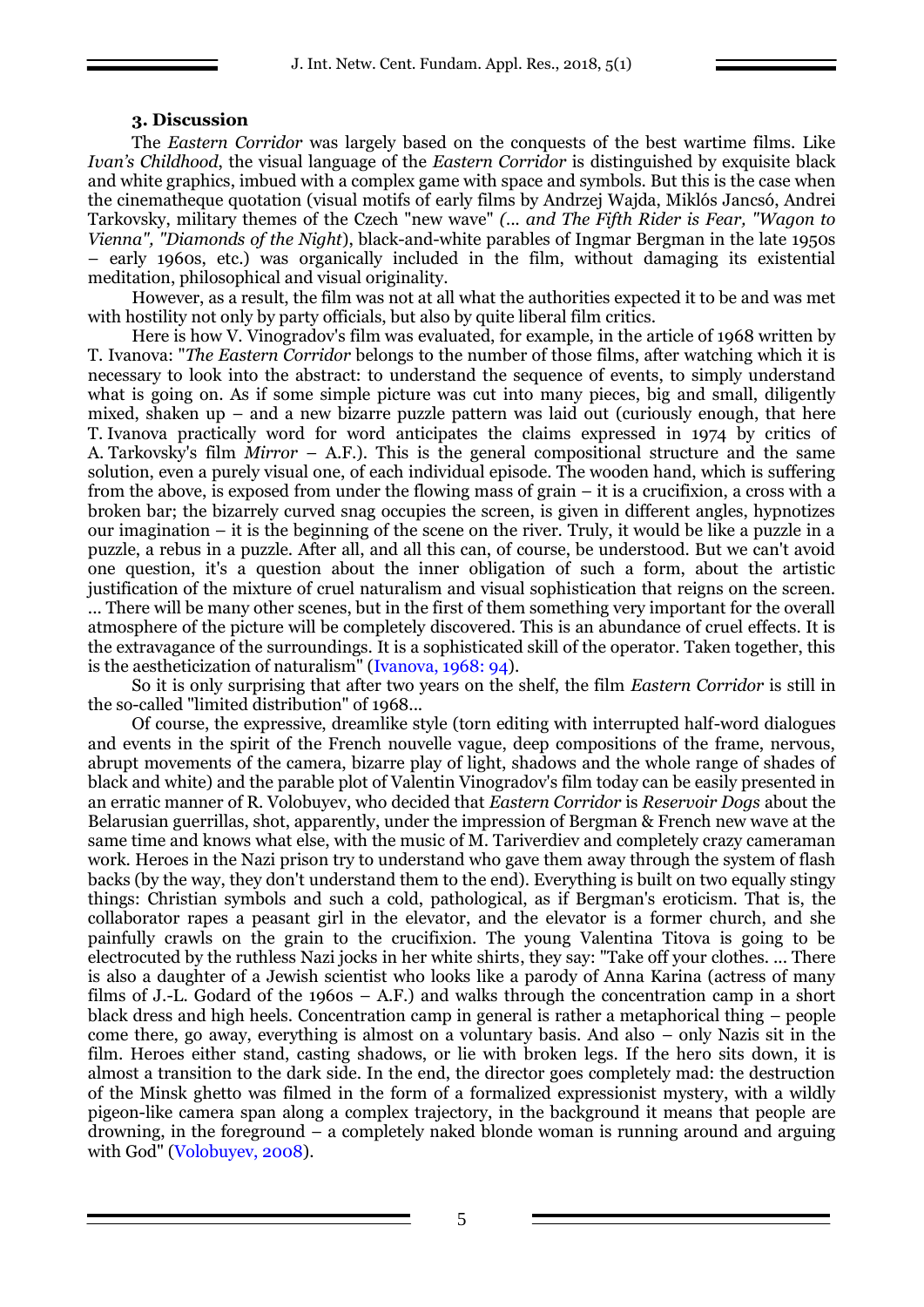However, Volobuyev's ironic enthusiasm once again confirms U. Eco: "Texts aimed at quite definite reactions of more or less definite readers (be they children, soap opera lovers, doctors, lawabiding citizens, representatives of youth "subcultures", Presbyterians, farmers, women from the middle class, scuba divers, pampered snobs or representatives of any other imaginary social and psychological category), are in fact open to all sorts of "erroneous" decodings" (Eco, 2005: 19).

Therefore, both the six-decade rejection of T. Ivanova's *Eastern Corridor* in 1968 and his stalk rejection by R. Volobuyev in 2008 does not cancel the opinion of A. Shpagin, which I share: "Valentin Vinogradov, an absolute heretic, who overtook his time the edict by thirty years. In Vinogradov's film *Eastern Corridor* the city occupied by the Germans is presented in the spirit of an absurd carnival, where all the usual signs and stereotypes are shifted from their places. Each action is twisted into nonsense, into chaos. And only a concentration camp has some semantic beginning – one can at least feel oneself in it among prisoners like you and try to escape – in an unclear and paranoid "freedom", where everyone suspects each other. "Give me another war! – One of the characters in the film shouts at the wall, and he or she is no longer able to figure out whether he or she is a stranger. Here is already such a detachment that the diva is given – something similar in the late 1960's you can see only in Czech cinema about the war!" (Shpagin, 2005).

A. Shpagin's quote contains inaccuracies. The mentioned character in the prison shouts out a much more dangerous phrase for censorship: "Give me a normal war! Without hostages! So that they do not beat off the bladder, so that living rats are not stitched up in the intestines!" This cry becomes even more acute in the context of the film because the *Eastern Corridor* opens with a frame quote of Field Marshal Keitel's order, calling the German army to the most brutal actions against Soviet soldiers and guerrillas precisely because they do not want to follow the rules of "normal war"...

The authors of the *Eastern Corridor* unequivocally assert that there is no "normal war", it is always inhumane, it always suppresses an individual with violence and fear. Undergrounders and guerrillas from the *Eastern Corridor* are afraid and suspicious of everyone and everyone, and are ready to destroy anyone – whether a man or a woman – with the slightest shadow of doubt...

Here comes the counterpoint with the chased voice of the announcer, which reads on the radio victorious reports on the exploits of the underground and guerrillas... But it's only on the radio all clear and simple – black and white, heroes-patriots and non human enemies...

In fact, there are also some Nazis, such as the prison governor, who are prone to ironic philosophical dialogues about the "executioner and the victim" with their prisoner-artist. These scenes are especially authentic because of the fact that the Nazi is played by the Lithuanian V. Akuraters, who has been in the service of both the German army and Stalinist camps... And among the guerrillas – such as Lobach (performed by R. Adomaitis, he here resembles something like Eugene Urbansky) – a stranger among all, suspected of treachery, he is powerfully and passionately moving towards the inevitable death...

Referring to the interpretation of the military theme in the cinema of the Czech "new wave", J. Lukeš correctly noticed the importance of demythologizing and disturbing motives in the films *...and the Fifth Rider is Fear* (1964), *Long Live the Republic* (1965), *Wagon to Vienna* (1966), *Diamonds of the Night* (1964), etc. But "especially this influence is noticeable in the *Shop on the Square* (1966), whose directors Ján Kadár & Elmar Klos put the viewer in front of the principal dilemma of moral responsibility of a man who succumbed to the pressure of power (Lukeš, 2002). I believe that in the *Eastern Corridor* this problem was manifested with the same force: the pressure of the authorities (Nazi, Soviet, underground, etc.), reaching the apotheosis during any war, breaks the fates of the characters, each time forcing them to make a hard choice, sacrifice, but in the end still turning them into puppets of history...

In spite of accusations of cruel naturalism, the authors show even the most terrible scenes (terror, executions, torture) without any bloody and terrible details... At the same time, they do not lose at all in emotional impact. This is especially noticeable in the scene of the Holocaust – the mass extermination of Jews by the Nazis, drowning in the bubbling streams of water: no realistic details – it is a mystery of death and confrontation with it by prayer...

Yeah, the religious theme sounds desperately brave in the *Eastern Corridor*. The beautiful heroine played by Valentina Titova tells her sculptor husband that he looks like an apostle Peter (let us remind you that the one with the weakness of the spirit has denied Christ three times). However, after his wife's arrest by the Nazis, the sculptor did not flee to the partisans, believing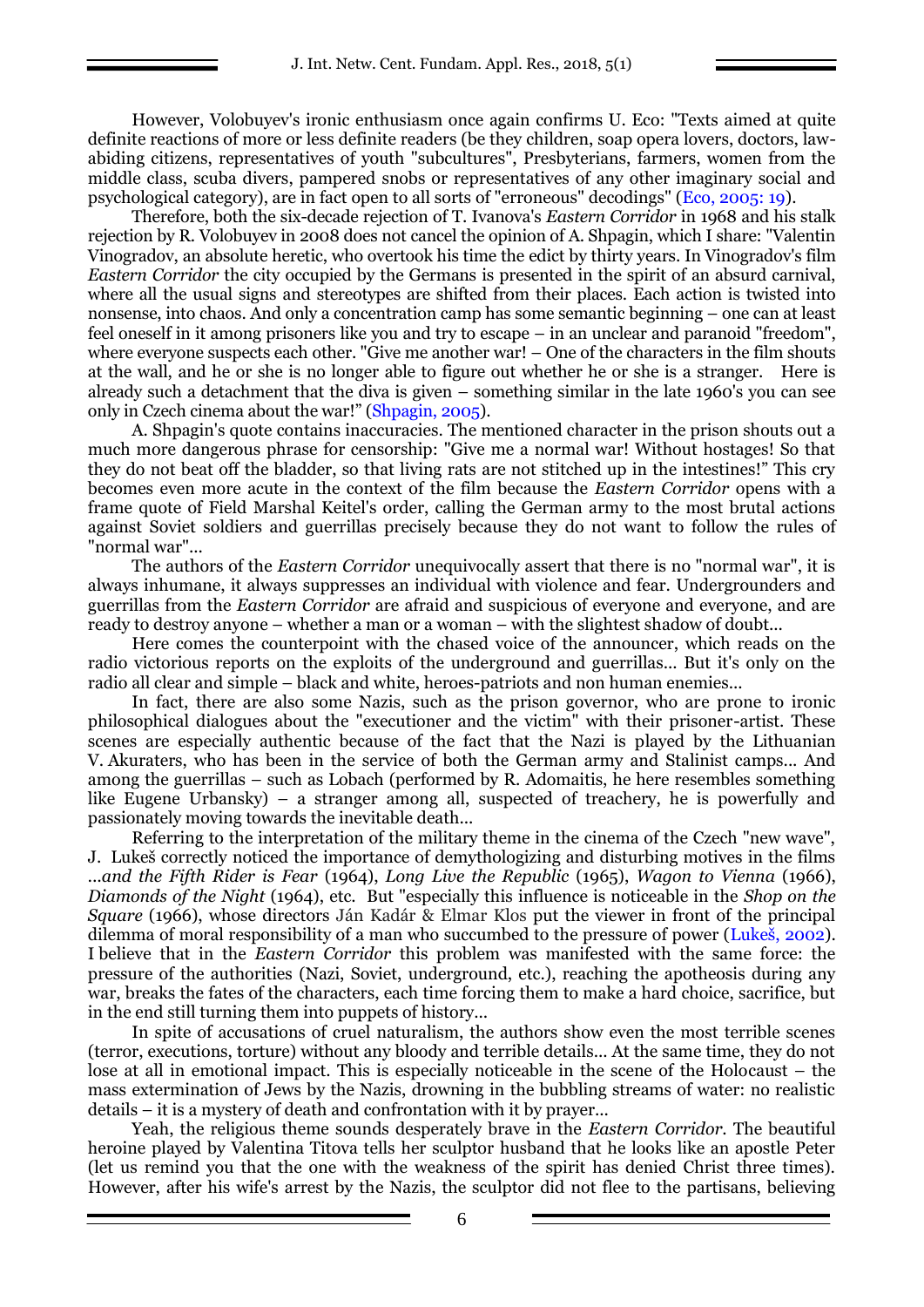that this would betray his beloved woman. Showing Michelangelo's *The Last Judgment* to his friends, the sculptor finds there his "own" face – the face of a horrified sinner who no longer has the strength and will of God – neither to fight, nor to renounce, nor even to live...

Religious symbolism in the spirit of Renaissance painting is also noticeable in the compositions of many shots, especially in the cathedral and in the former church, which was turned into a granary.

With bitter irony and allusions towards the intellectuals of the sixties who lyrically praised the "commissars in dusty helmets", the collaborators are shown in the *Eastern Corridor*. And the editor-in-chief of the local newspaper, who probably wrote something pathos about a bright communist future a year ago. And an artistic bohemian adapting to the new regime...

A special place in the *Eastern Corridor* is occupied by female characters. Erotically attractive, ready for self-sacrifice, they remain inaccessible (at least in the frame) for male characters...

Valentin Vinogradov uses music on the principle of total contrast. In Tariverdiev's melody there are light notes of hope, and despair reigns on the screen. When even an incredibly successful underground escape from the Gestapo office immediately turns out to be a fatal meeting with an old acquaintance who, it turns out, is under Nazi surveillance...

#### **4. Results**

Following the methods developed by U. Eco, I will distinguish three "series", or "systems", which are significant in the work: the ideology of the author, market conditions that determined his idea, the process of writing / creating, narrative techniques (Eco, 2005: 209). In my opinion, this approach is quite consistent with the method of analyzing media texts by C. Bazalgette (Bazalgette, 1995), based on such key words of media education as "media agencies", "media categories", "media technologies", "media languages", "media representations" and "media audience", as all these concepts are directly related to the ideological, market and structural and content aspects of the analysis of media works.

As an example of the analysis of the media text, let me take Valentin Vinogradov's art house film *Eastern Corridor* (1966), which was created contrary to the stereotypes of the Soviet cinematographic image of war. This will allow us to identify both the ideological, social, and historical context of the time when this film was created and its structure.

*The authors' ideology in the socio-cultural context (dominant notions: "media agencies", "media representations", "media audience")*

By the main authors of the media text in this case we will understand the director and screenwriter Valentin Vinogradov (1933-2011), screenwriter Ales Kuchar (1910-1996), cameraman Yuri Marukhin (1938-2001).

By the time the *Eastern Corridor* (1966) was created, the Soviet cinema had already accumulated a considerable base of works related to the topic of the Second World War (among the most notable ones was the *Secretary of the District Committee*, *She defends the Motherland, Zoya, Two Soldiers, At 6 p.m. after the war, The Fall of Berlin, The Feat of the Scout, The Star, Cranes Flying, The Living and the Dead, Ivan's Childhood, Calling for Fire on Me*, etc.), including films "guerrilla series", staged in Belarus (*Girl looking for her father, Through the cemetery*, etc.). Among them most often were dramas, but not so seldom – detectives, melodramas and even comedies.

The authors of the *Eastern Corridor*, contrary to the existing stereotypes, practically for the first time in the history of Soviet cinema have proposed a different ideological concept of the military theme: war as the destruction of the humanistic human beginning as a whole. Of course, already in *Ivan's Childhood* (1962) A. Tarkovsky (by the way, his was classmate of V. Vinogradov, whose future author of *Eastern Corridor* even played a role in the course work) piercingly sounded the motive of the devastating impact of the war on the psyche of the child. The authors of *Eastern Corridor* went further, convincingly proving that the war is a double-edged sword, crippling the souls and hearts of all parties involved in it...

Even the title of the movie is allegorical. It is known that Nazi Germany on the eve of the outbreak of World War II insisted that Poland gave it a "eastern corridor" 1 mile wide for free, extraterritorial communication with the Koenigsberg enclave. In 1939-1943, a kind of "eastern corridor" (apparently, to the world domination) for the Third Reich became not only Poland, but also a large part of Eastern Europe, including, of course, the Belarusian lands... On the other hand,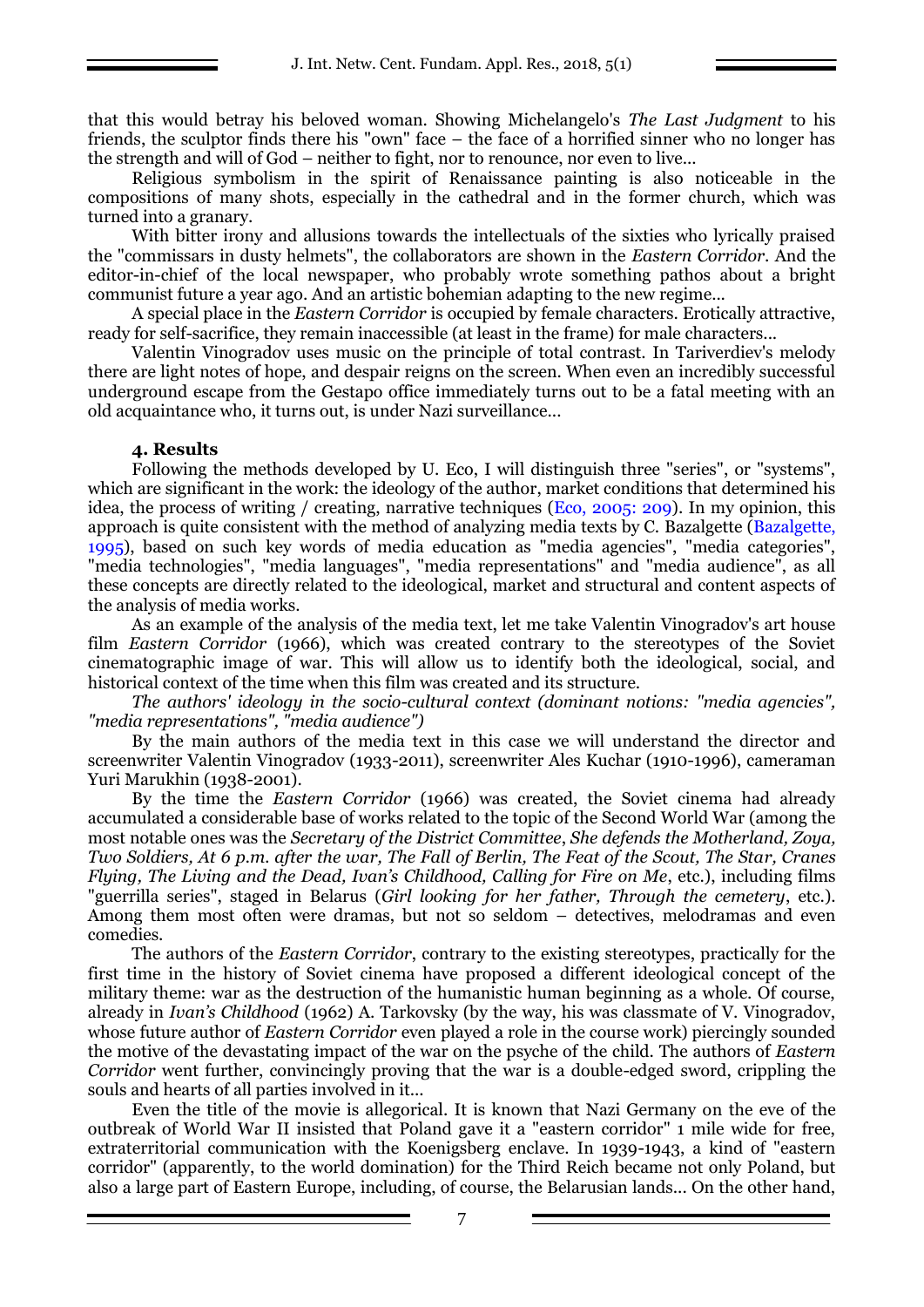the Baltic States, the western part of Ukraine, Belarus and Poland both in 1939-1941, and in the war/post-war years were considered as the "eastern corridor" of the Soviet geopolitical force in Europe. Since 1945, Poland, Czechoslovakia, Hungary and other Eastern European countries have been included in this corridor (in the slightly softened regime of the "socialist camp countries").

*Market conditions that contributed to the idea, the process of creating a media text (dominant concepts: "media agencies", "media categories", "media technologies", "media audience").*

The philosophical parable *Eastern Corridor* was created in the times of the "thaw", when Soviet artists received, though dosed and under censorship, but still a "sip of freedom". Since film production (as well as other production) in the 1960s was entirely state-owned, the question of commercial profit from film distribution, although it was on the agenda, was not entirely dominating. There was a so-called state order for topics important for the state ideology, such as revolutionary, military, historical and biographical, etc. It is logical that within the framework of the military topic, not only action movie such as spy detectives *The Feat of the Spy* or *Far from the Homeland* were allowed, but also films that were not originally designed for the mass audience, but were significant for the annual "thematic plan".

Thus, one can be sure that the *Eastern Corridor* was in the thematic plan of the "Belarus-Film" studio on the usual section of guerrilla dramas telling about the heroism of the Soviet people during the occupation.

*Structure and methods of narration in media text (dominant concepts: "categories of media", "media technologies", "media languages", "media representations").*

By the time of the creation of the *Eastern Corridor* in addition to the ordinary, already forgotten today films, were put such outstanding films as *Cranes Flying* (1957) by M. Kalatozov and S. Urusevsky, *The Ballad of the Soldier* (1958) by G. Chukhrai, *Ivan's Childhood* (1962) by V. Bogomolov, A. Tarkovsky & V. Yusov, *The Living and the Dead* (1963) by K. Simonov and A. Stolper. Each of these films punched a significant gap in the cinematic office of the stereotypes: The dramatic fate of the "wrong" from the point of view of the communist orthodox Veronica (*Cranes Flying),* the tragic image of the young front scout Ivan, who was deprived of childhood and turned into a ruthless vigilante (*Ivan's Childhood*), bitter episodes of the crushing defeat of the Soviet army in the summer of 1941 (*The Living and the Dead*)... However, even in these films, the traditional canons of clear separation of characters into positive and negative ones were not violated.

As S. Kuznetsov has correctly noticed, *Eastern Corridor* is a film about the guerrilla war in Belarus, looking at which you understand the Soviet censors who decided to protect the people entrusted to them from such a strong shock. This is not just another standard military movie with dashing shootings and good Leninist secretaries of the underground district committee, but a tough and frightening mystical picture in which not only such trifles as a traitor, but also the motives for the behavior of almost all the characters, acting as if in the field of unknown forces, guiding, transforming and, ultimately, killing them, remain unclear. A dark and mysterious film, some episodes of which are imprinted in memory forever in order to come up with an obsessive nightmare in a random trip (Kuznetsov, 1999). I should add that throughout the film the authors create an ambivalent feeling of ominous appearance and phantom unreality of action.

### **5. Conclusion**

In my opinion, *Eastern Corridor* is the forerunner not only of A. German's guerrilla drama *Check on the roads* (1971), but also of his own fantasmagoric *Kristalev, the Car!* (1998). Moreover, in some episodes of Valentin Vinogradov's parable there are clear parallels with "*Stars and Soldiers (Csillagosok, katonák,* 1967) by Miklós Jancsó and *The Death of the Gods (La caduta degli dei,* 1968) by Luchino Visconti with their fascinating plasticity and eroticism in the orchestration of violence.

I think if *Eastern Corridor* had been shown at any West European film festivals in the late 1960s, it almost certainly became the same triumphant, as *Cranes Flying* or *Ivan's Childhood*. But, alas... After the *Eastern Corridor* creative fate of Vinogradov clearly did not take shape. Outstanding directorial talent was not allowed to reveal itself, and he was forced to make film compromises, shooting "regular cinema" (*The Earthmen, White Dance*). Yuri Marukhin, a brilliant cameraman of the *Eastern Corridor*, shot several more films that were interesting in terms of their